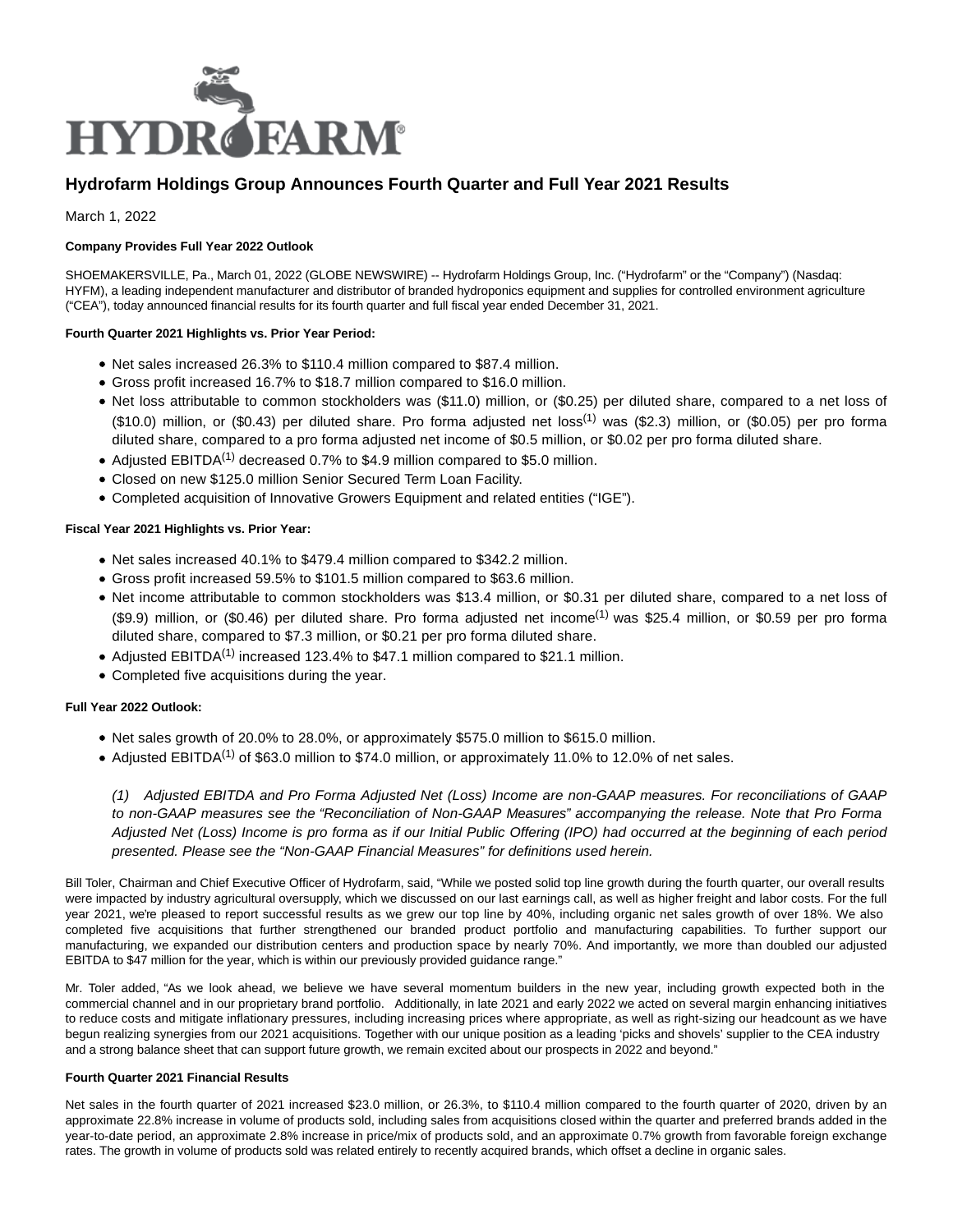Gross profit increased \$2.7 million, or 16.7%, to \$18.7 million compared to the fourth quarter of 2020, driven by the increase in net sales, tempered by an approximate 140 basis point decline in gross margin to 16.9% compared to 18.3% in the fourth quarter of 2020. The year-over-year decline in gross profit margin resulted primarily from \$3.2 million in distribution center exit costs and acquisition related-costs. Gross profit margin, excluding the distribution center exit costs and acquisition-related cost was 19.8%, an approximate 150 basis point increase from the prior year period. This increase in gross profit margin was driven by a more favorable sales mix of the Company's proprietary and preferred brand products, partially offset by higher freight and labor costs.

Selling, general and administrative ("SG&A") expense was \$27.7 million in the fourth quarter of 2021 compared to \$21.4 million in the fourth quarter of 2020. The increase in SG&A expense was primarily related to 2021 distribution center exit costs and acquisition and integration-related costs, as well as increases in salaries and benefits, insurance costs and added facility costs as a result of the Company's growth. SG&A expense, excluding acquisition and integration-related costs, stock-based compensation, depreciation & amortization, and distribution center exit costs ("Adjusted SG&A expenses"), was \$18.5 million, or 16.7% of net sales, compared to \$11.2 million, or 12.8% of net sales in 2020. The year-over-year increase in Adjusted SG&A expenses was largely driven by increases in added facility costs, marketing expenses, and salary and benefits.

Net loss attributable to common stockholders was (\$11.0) million, or (\$0.25) per diluted share, in the fourth quarter of 2021, compared to a net loss of (\$10.0) million, or (\$0.43) per diluted share in the fourth quarter of 2020. Pro Forma Adjusted Net Loss<sup>(1)</sup> was (\$2.3 million), or (\$0.05) per pro forma diluted share, in the fourth quarter of 2021, compared to Pro Forma Adjusted Net Income of \$0.5 million, or \$0.02 per pro forma diluted share, in the fourth quarter of 2020.

Adjusted EBITDA<sup>(1)</sup> was \$4.9 million, or 4.5% of net sales, for the fourth quarter of 2021, compared to \$5.0 million, or 5.7% of net sales, in the fourth quarter of 2020. The slight decrease in Adjusted EBITDA as a percentage of net sales was primarily related to higher SG&A expenses relative to net sales.

## **Key Fourth Quarter 2021 Events**

#### Senior Secured Term Loan

On October 25, 2021, the Company entered into a new \$125.0 million senior secured term loan facility (the "Term Loan"). The Term Loan bears interest at a rate of either LIBOR (with a 1.00% floor) plus 5.50%, or an alternate base rate (with a 2.00% floor) plus 4.50%, and matures on October 25, 2028. The Company used a portion of the net proceeds from the Term Loan to fund the cash portion of the IGE purchase price and to repay the outstanding balance under the Company's existing revolving credit facility.

#### Acquisition of Innovative Growers Equipment

On November 1, 2021, the Company completed the acquisition of Innovative Growers Equipment, Inc. and related entities ("IGE"), an Illinois-based custom manufacturer of horticulture benches, racking and LED lighting systems. IGE also has a commercial equipment product range that complements Hydrofarm's existing lineup of high performance, proprietary branded products.

#### **Balance Sheet and Liquidity**

As of December 31, 2021, the Company had unrestricted cash and cash equivalents of approximately \$26.6 million and an aggregate principal amount of debt outstanding of \$125.4 million, as well as approximately \$83.6 million of additional available borrowing capacity under its revolving credit facility.

## **Full Year 2022 Outlook**

The Company is providing the following outlook for the full fiscal year 2022:

- **Net sales growth between 20% and 28%, or approximately \$575.0 million to \$615.0 million**.
- **Adjusted EBITDA(2) of \$63.0 million to \$74.0 million,** representing approximately 11.0% to 12.0% of net sales for the full fiscal year.

# (2) Adjusted EBITDA is a non-GAAP measure. See the "Reconciliation of Non-GAAP Measures" accompanying this release.

The Company's 2022 outlook includes the following assumptions:

- Modest full-year organic growth and strong full-year M&A growth; organic growth is heavily weighted toward the back-half of the year with sequential improvement from negative organic growth in 1Q to positive organic growth in 3Q. This assumes industry recovery throughout 2022, as well as expected growth both in the Company's commercial channel and in its proprietary brand portfolio.
- Pricing and cost saving initiatives that will help to mitigate the impact of rising input, freight and labor costs.
- Capital expenditures of approximately \$8.0 million to \$12.0 million; and
- An effective tax rate of 11% to 15% of pre-tax book income.

With respect to projected fiscal year 2022 Adjusted EBITDA, a quantitative reconciliation is not available without unreasonable effort due to the variability, complexity and low visibility with respect to certain items, including, but not limited to, stock-based compensation and employer payroll taxes, uncertainties caused by the global COVID-19 pandemic, changes to the regulatory landscape, and certain potential future transaction expenses, which are excluded from Adjusted EBITDA. The Company expects the variability of these items to have a potentially unpredictable, and potentially significant, impact on its future GAAP financial results.

#### **Conference Call**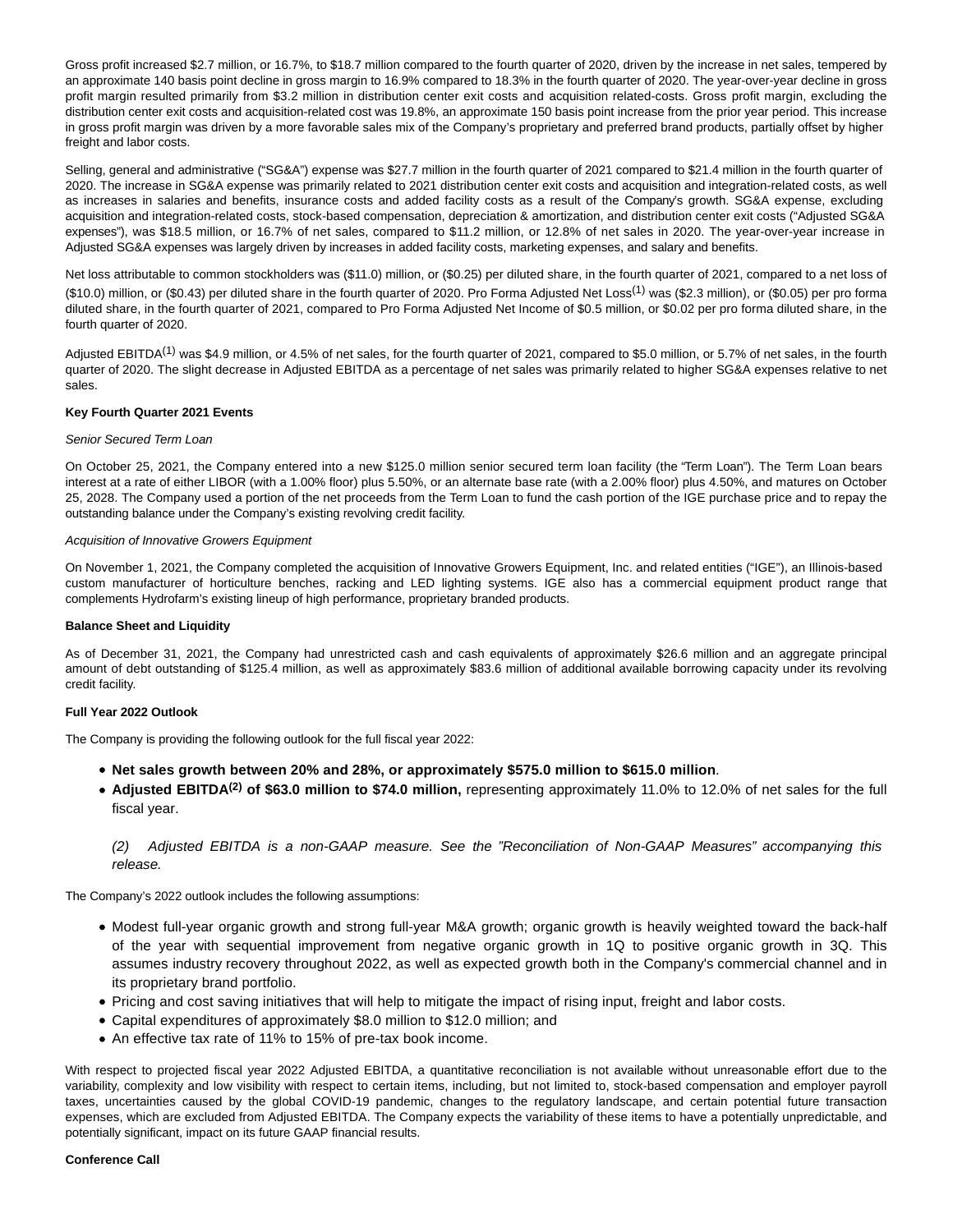The Company will host a conference call to discuss financial results for the fourth quarter and full year 2021 today at 4:30 p.m. Eastern Standard Time. Bill Toler, Chairman and Chief Executive Officer, and John Lindeman, Chief Financial Officer, will host the call.

The conference call can be accessed live over the phone by dialing 201-389-0879. A replay will be available after the call until Tuesday, March 8, 2022 and can be accessed by dialing 412-317-6671. The passcode is 13726991. The conference call will also be webcast live and archived on the corporate website at www.hydrofarm.com, under the "Investors" section.

#### **About Hydrofarm**

Hydrofarm is a leading independent manufacturer and distributor of branded hydroponics equipment and supplies for controlled environment agriculture, including grow lights, climate control solutions, growing media and nutrients, as well as a broad portfolio of innovative and proprietary branded products. For over 40 years, Hydrofarm has helped growers make growing easier and more productive. The Company's mission is to empower growers, farmers and cultivators with products that enable greater quality, efficiency, consistency and speed in their grow projects.

#### **Cautionary Note Regarding Forward-Looking Statements**

Statements contained in this press release, other than statements of historical fact, which address activities, events and developments that the Company expects or anticipates will or may occur in the future, including, but not limited to, information regarding the future economic performance and financial condition of the Company, the plans and objectives of the Company's management, and the Company's assumptions regarding such performance and plans are "forward-looking statements" within the meaning of the U.S. federal securities laws that are subject to risks and uncertainties. These forward-looking statements generally can be identified as statements that include phrases such as "guidance," "outlook," "projected," "believe," "target," "predict," "estimate," "forecast," "strategy," "may," "goal," "expect," "anticipate," "intend," "plan," "foresee," "likely," "will," "should" or other similar words or phrases. Actual results could differ materially from the forward-looking information in this release due to a variety of factors, including, but not limited to:

The ongoing COVID-19 pandemic could have a material adverse effect on the Company's business, results of operation, financial condition and/or cash flows; Interruptions in the Company's supply chain, whether due to COVID-19 or otherwise could adversely impact expected sales growth and operations; The highly competitive nature of the Company's markets could adversely affect its ability to maintain or grow revenues; Certain of the Company's products may be purchased for use in new or emerging industries or segments, including the cannabis industry, and/or be subject to varying, inconsistent, and rapidly changing laws, regulations, administrative and enforcement approaches, and consumer perceptions and, among other things, such laws, regulations, approaches and perceptions may adversely impact the market for the Company's products; the market for the Company's products may be impacted by conditions impacting its customers, including related crop prices and other factors impacting growers; Compliance with environmental and other public health regulations or changes in such regulations or regulatory enforcement priorities could increase the Company's costs of doing business or limit the Company's ability to market all of its products; Damage to the Company's reputation or the reputation of its products or products it markets on behalf of third parties could have an adverse effect on its business; If the Company is unable to effectively execute its e-commerce business, its reputation and operating results may be harmed; The Company's operations may be impaired if its information technology systems fail to perform adequately or if it is the subject of a data breach or cyber-attack; The Company may not be able to adequately protect its intellectual property and other proprietary rights that are material to the Company's business; Acquisitions, other strategic alliances and investments could result in operating and integration difficulties, dilution and other harmful consequences that may adversely impact the Company's business and results of operations. Additional detailed information concerning a number of the important factors that could cause actual results to differ materially from the forward-looking information contained in this release is readily available in the Company's annual, quarterly and other reports. The Company disclaims any obligation to update developments of these risk factors or to announce publicly any revision to any of the forward-looking statements contained in this release, or to make corrections to reflect future events or developments.

#### **Contacts:**

**Investor Contact** Fitzhugh Taylor / ICR ir@hydrofarm.com

#### **Media Contact**

Hydrofarm Marketing Lisa Gallagher, 513-505-2334, lgallagher@hydrofarm.com

## **Hydrofarm Holdings Group, Inc. CONSOLIDATED STATEMENTS OF OPERATIONS (In thousands, except share and per share amounts)**

|                                     | Three months ended December<br>31, |             |    |          |    |          | 31,  | <b>Years ended December</b> |  |
|-------------------------------------|------------------------------------|-------------|----|----------|----|----------|------|-----------------------------|--|
|                                     |                                    | 2021        |    |          |    | 2021     |      | 2020                        |  |
|                                     |                                    | (unaudited) |    |          |    |          |      |                             |  |
| Net sales                           | \$                                 | 110,409     | \$ | 87,441   | \$ | 479,420  | - \$ | 342,205                     |  |
| Cost of goods sold                  |                                    | 91,725      |    | 71,433   |    | 377,934  |      | 278,572                     |  |
| Gross profit                        |                                    | 18,684      |    | 16.008   |    | 101.486  |      | 63,633                      |  |
| Operating expenses:                 |                                    |             |    |          |    |          |      |                             |  |
| Selling, general and administrative |                                    | 27,655      |    | 21,407   |    | 103,888  |      | 58,492                      |  |
| Impairment, restructuring and other |                                    | 35          |    | 584      |    | 297      |      | 860                         |  |
| (Loss) income from operations       |                                    | (9,006)     |    | (5,983)  |    | (2,699)  |      | 4,281                       |  |
| Interest expense                    |                                    | (1,862)     |    | (2, 283) |    | (2, 138) |      | (10, 141)                   |  |
| Loss on debt extinguishment         |                                    |             |    | (907)    |    | (680)    |      | (907)                       |  |
| Other (expense) income, net         |                                    | (290)       |    | (33)     |    | (204)    |      | 70                          |  |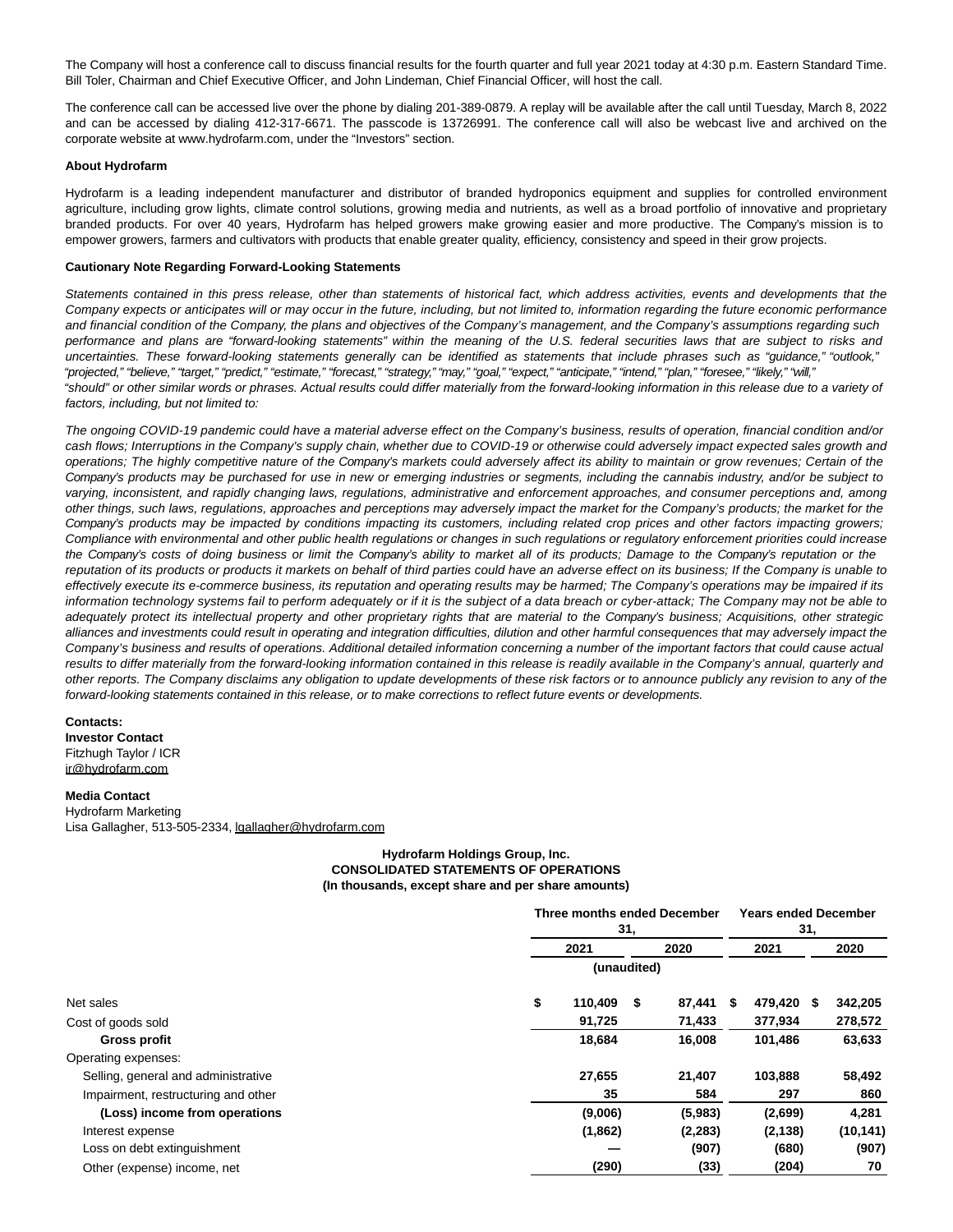| Loss before tax                                                                                             | (11, 158)         | (9,206)       | (5, 721)          | (6, 697)   |
|-------------------------------------------------------------------------------------------------------------|-------------------|---------------|-------------------|------------|
| Income tax benefit (expense)                                                                                | 112               | (192)         | 19,137            | (576)      |
| Net (loss) income                                                                                           | (11,046)          | (9,398)       | 13,416            | (7, 273)   |
| Cumulative dividends allocated to Series A Convertible Preferred Stock                                      |                   | (608)         |                   | (2,597)    |
| Net (loss) income attributable to common stockholders                                                       | (11, 046)         | $(10,006)$ \$ | 13,416            | (9,870)    |
| Net (loss) income per share attributable to common stockholders:                                            |                   |               |                   |            |
| Basic                                                                                                       | \$<br>$(0.25)$ \$ | $(0.43)$ \$   | 0.34 <sup>5</sup> | (0.46)     |
|                                                                                                             |                   |               |                   |            |
| <b>Diluted</b>                                                                                              | \$<br>$(0.25)$ \$ | $(0.43)$ \$   | $0.31 \quad $$    | (0.46)     |
| Weighted-average shares used to compute net (loss) income per share<br>attributable to common stockholders: |                   |               |                   |            |
| Basic                                                                                                       | 44,424,748        | 23,110,174    | 39,991,809        | 21,298,849 |
| <b>Diluted</b>                                                                                              | 44,424,748        | 23,110,174    | 42,989,195        | 21,298,849 |

# **Hydrofarm Holdings Group, Inc. CONSOLIDATED BALANCE SHEETS (In thousands, except share and per share amounts)**

|                                                                                            | December 31, |            |    |            |
|--------------------------------------------------------------------------------------------|--------------|------------|----|------------|
|                                                                                            |              | 2021       |    | 2020       |
| <b>Assets</b>                                                                              |              |            |    |            |
| Current assets:                                                                            |              |            |    |            |
| Cash and cash equivalents                                                                  | \$           | 26,607     | \$ | 75,178     |
| Restricted cash                                                                            |              | 1,777      |    | 1,777      |
| Accounts receivable, net                                                                   |              | 41,484     |    | 21,626     |
| Inventories                                                                                |              | 189,134    |    | 88,618     |
| Notes receivable                                                                           |              | 622        |    | 3,151      |
| Prepaid expenses and other current assets                                                  |              | 9,760      |    | 9,567      |
| <b>Total current assets</b>                                                                |              | 269,384    |    | 199,917    |
| Property, plant and equipment, net                                                         |              | 50,473     |    | 3,988      |
| Operating lease right-of-use assets                                                        |              | 45,245     |    | 18,289     |
| Goodwill                                                                                   |              | 204,868    |    |            |
| Intangible assets, net                                                                     |              | 314,819    |    | 52,421     |
| Other assets                                                                               |              | 6,453      |    | 1,180      |
| <b>Total assets</b>                                                                        | \$           | 891,242    | \$ | 275,795    |
| Liabilities and stockholders' equity                                                       |              |            |    |            |
| <b>Current liabilities:</b>                                                                |              |            |    |            |
| Accounts payable                                                                           | \$           | 44,958     | \$ | 22,638     |
| Accrued expenses and other current liabilities                                             |              | 33,996     |    | 21,615     |
| Current portion of lease liabilities                                                       |              | 7,198      |    | 3,701      |
| Current portion of long-term debt                                                          |              | 2,263      |    | 746        |
| <b>Total current liabilities</b>                                                           |              | 88,415     |    | 48,700     |
| Long-term lease liabilities                                                                |              | 38,595     |    | 15,320     |
| Long-term debt                                                                             |              | 119,517    |    | 290        |
| Long-term deferred tax liabilities                                                         |              | 5,631      |    |            |
| Other long-term liabilities                                                                |              | 3,904      |    | 567        |
| <b>Total liabilities</b>                                                                   |              | 256,062    |    | 64,877     |
| Stockholders' equity                                                                       |              |            |    |            |
| Common stock (\$0.0001 par value; 300,000,000 shares authorized; 44,618,357 and 33,499,953 |              |            |    |            |
| shares issued and outstanding at December 31, 2021 and December 31, 2020, respectively)    |              | 4          |    | 3          |
| Additional paid-in capital                                                                 |              | 777,074    |    | 364,248    |
| Accumulated other comprehensive (loss) income                                              |              | (1, 382)   |    | 599        |
| Accumulated deficit                                                                        |              | (140, 516) |    | (153, 932) |
| Total stockholders' equity                                                                 |              | 635,180    |    | 210,918    |
| Total liabilities and stockholders' equity                                                 |              | 891,242    | \$ | 275,795    |
|                                                                                            |              |            |    |            |

**Hydrofarm Holdings Group, Inc.**

**RECONCILIATION OF NON-GAAP MEASURES**

**(In thousands, except share and per share amounts)** 

**Adjusted EBITDA Three months ended December 31, Years ended December 31,**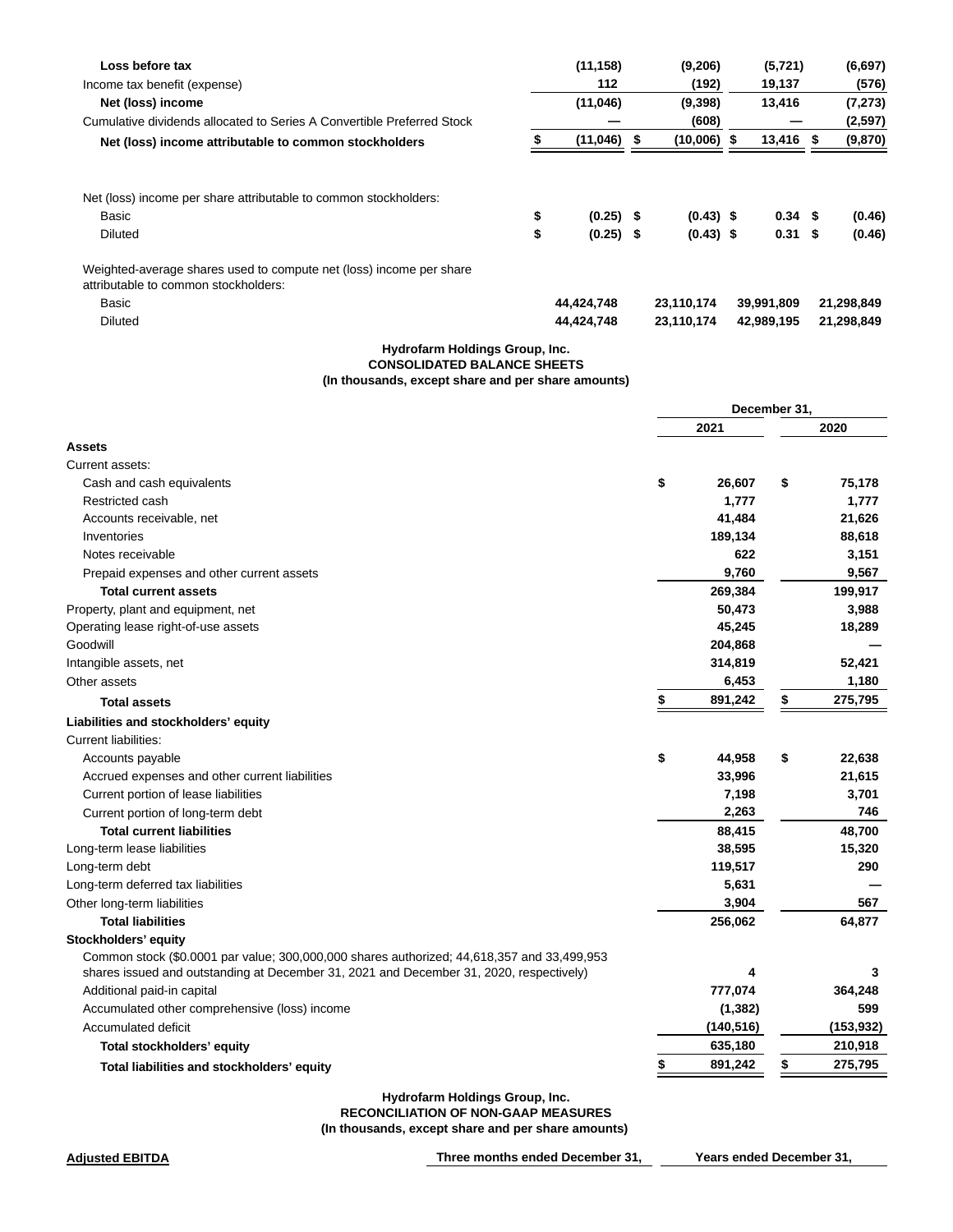|                                              | 2021     |    | 2020    |    | 2021      |   | 2020     |  |
|----------------------------------------------|----------|----|---------|----|-----------|---|----------|--|
| Net (loss) income                            | (11,046) | \$ | (9,398) | \$ | 13,416    | S | (7, 273) |  |
| Interest expense (1)                         | 1,862    |    | 2,283   |    | 2,138     |   | 10,141   |  |
| Income tax (benefit) expense (10)            | (112)    |    | 192     |    | (19, 137) |   | 576      |  |
| Distribution center exit costs and other (8) | 2,314    |    |         |    | 2,641     |   |          |  |
| Depreciation, depletion and amortization     | 6,296    |    | 1,609   |    | 14,934    |   | 6,779    |  |
| Impairment, restructuring and other (2)      | 35       |    | 584     |    | 297       |   | 860      |  |
| Acquisition and integration expenses (3)     | 3,397    |    |         |    | 24,210    |   |          |  |
| Other expense (income), net                  | 290      |    | 33      |    | 204       |   | (70)     |  |
| Stock-based compensation (4)                 | 1,887    |    | 8,746   |    | 5,750     |   | 9,156    |  |
| Loss on debt extinguishment (5)              |          |    | 907     |    | 680       |   | 907      |  |
| Investor warrant solicitation fees (6)       |          |    |         |    | 1,949     |   |          |  |
| <b>Adjusted EBITDA</b>                       | 4,923    |    | 4,956   |    | 47,082    |   | 21,076   |  |
| Adjusted EBITDA as a percent of net sales    | 4.5%     |    | 5.7%    |    | 9.8%      |   | 6.2%     |  |

| Pro Forma Adjusted Net (Loss) Income             | Three months ended December 31, |               |      |            |      | Years ended December 31, |      |            |  |  |
|--------------------------------------------------|---------------------------------|---------------|------|------------|------|--------------------------|------|------------|--|--|
|                                                  | 2021                            |               | 2020 |            | 2021 |                          | 2020 |            |  |  |
| Net (loss) income                                | \$                              | $(11,046)$ \$ |      | (9,398)    | \$   | 13,416                   | \$   | (7, 273)   |  |  |
| Interest expense (1)                             |                                 | 1,862         |      | 2,283      |      | 2,138                    |      | 10,141     |  |  |
| Impairment, restructuring and other (2)          |                                 | 35            |      | 584        |      | 297                      |      | 860        |  |  |
| Acquisition and integration expenses (3)         |                                 | 3,397         |      |            |      | 24,210                   |      |            |  |  |
| Stock-based compensation (4)                     |                                 | 1,887         |      | 8,746      |      | 5,750                    |      | 9,156      |  |  |
| Loss on debt extinguishment (5)                  |                                 |               |      | 907        |      | 680                      |      | 907        |  |  |
| Investor warrant solicitation fees (6)           |                                 |               |      |            |      | 1,949                    |      |            |  |  |
| Incremental public costs (7)                     |                                 |               |      | (1,088)    |      |                          |      | (4, 350)   |  |  |
| Distribution center exit costs and other (8)     |                                 | 2,314         |      |            |      | 2,641                    |      |            |  |  |
| Income tax expense on adjustments (9)            |                                 | (1,234)       |      | (1,486)    |      | (4,896)                  |      | (2, 173)   |  |  |
| Income tax expense (benefit) (10)                |                                 | 467           |      |            |      | (20, 785)                |      |            |  |  |
| Pro forma adjusted net (loss) income             |                                 | (2,318)       |      | 548        |      | 25,400                   |      | 7,268      |  |  |
| Net (loss) income per share - pro forma:         |                                 |               |      |            |      |                          |      |            |  |  |
| Basic                                            | \$                              | $(0.05)$ \$   |      | 0.02       | S    | 0.64                     | \$   | 0.22       |  |  |
| <b>Diluted</b>                                   | \$                              | $(0.05)$ \$   |      | 0.02       | \$   | 0.59                     | \$   | 0.21       |  |  |
| Weighted-average shares outstanding - pro forma: |                                 |               |      |            |      |                          |      |            |  |  |
| Basic (11)                                       |                                 | 44,424,748    |      | 33,499,953 |      | 39,991,809               |      | 33,499,953 |  |  |
| <b>Diluted</b>                                   |                                 | 44,424,748    |      | 36,304,778 |      | 42,989,195               |      | 34,835,271 |  |  |

**Notes to reconciliation of GAAP net (loss) income to non-GAAP Adjusted EBITDA and non-GAAP pro forma adjusted net (loss) income:**

- 1. Reflects the adjustment to eliminate the historical interest expense for the periods presented.
- 2. Reflects the elimination of the impairment, restructuring and other for the periods presented.
- 3. Reflects the elimination of acquisition and integration investment banking, consulting, transaction services and legal fees incurred for the completed Heavy 16, House and Garden, Aurora, Greenstar, and Innovative Growers Equipment acquisitions and certain potential acquisitions, including the change in fair value of contingent consideration for Heavy 16 and Aurora of \$2.6 million and non-cash purchase accounting inventory adjustments for Heavy 16, House and Garden, Aurora, and Greenstar (\$4.5 million) for the year ended December 31, 2021.
- 4. Reflects the elimination of the stock-based compensation and related employer payroll taxes on stock-based compensation for the periods presented.
- 5. Reflects the elimination of one-time charges for loss on debt extinguishment.
- 6. Reflects the elimination of one-time investor warrant solicitation fees.
- Reflects an estimate of recurring incremental legal, accounting/SOX, D&O insurance, public company director fees and 7. expenses and other compliance costs we expect to incur as a public company.